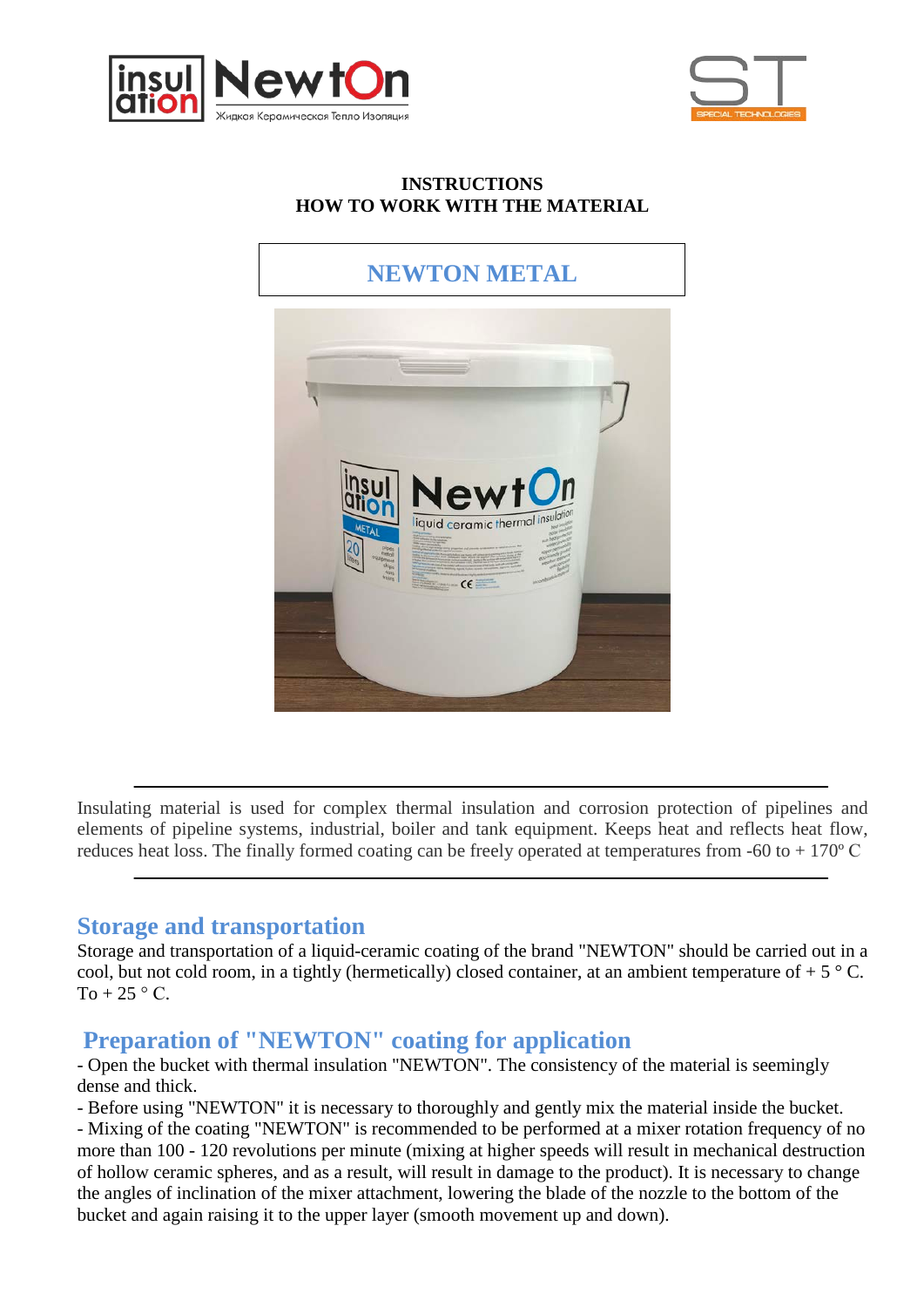



#### **Mixing methods:**

a) Mixing is performed manually by means of a stick or other available means and instruments for 2-3 minutes. It is necessary to mix the lower and upper layers of the material between them. In particular, the movements from the bottom up.

b) Mixing is performed using a nozzle on a drill, perforator or a handheld construction mixer at a rotational speed not exceeding 100-120 revolutions / min.

Continuing the vertical movement of the blade, you should perform circular movements along the inner radius of the bucket.

The product should be mixed to obtain a thick homogeneous mass.

If the entire volume of the product will not be used immediately: after mixing, distribute the required amount of "NEWTON" insulation into a clean container that you use for work. The remaining material in the bucket - close the lid to prevent drying and evaporation of moisture.

**Caution: It is not recommended to dilute the material "Newton" with water to prevent undesirable changes in the product. However, in case of thickening of the coating, formation of lumps and dense crust on the surface (due to improper or long shelf life), it is necessary to add water in small portions of 50-120 ml per 20 liters of the product, with thorough mixing, bringing it to a dense dense homogeneous mass***.*

#### **Surface preparation**

Surface temperature should be in the range of  $+5$  to  $+ 150$  ° C

**Metal surface.** The surface to be coated must be cleaned from the old peeling coating, dirt (mechanically using metal brushes, scraper, roller cones, scrapers), degreased with petrol - solvent with an octane number of 52.

If large areas of deeply ingrained rust are present on the surface, the surface must be treated with a phosphating rust modifier, or similar, to remove corrosion residues, the layer thickness is 0.01-0.05 mm; after treatment with a phosphating compound, it is desirable to coat with a silicon-organic lacquer layer thickness of 0.01-0.05 mm.

## **Application of the coating NEWTON**

The covering of NEWTON is applied on a surface in several ways:

• **Paint brush application.**

Before the first coating of NEWTON, the brush should be wetted with water and shaken off from excess water. With further work, the brush is wetted upon drying. It is recommended to wet the brush only for ease of coating, so that it lays flat, does not roll on a hot surface, because the coating is sufficiently thick in its consistency..

• **Airless paint sprayers** GRACO: ST MAX Graco-495, ST MAX Graco-595, Ultra Max Graco-695, Uitra Max Graco-795, Graco Mark-V, Graco 1095 or a combined-action machine, such as T-MAX 405. We recommend the following when airless spraying equipment requirements: paint nozzles HDA-527, 531, 427, 431 (without a spreader), hoses with a diameter of 1 inch or inch and no longer than 15 meters, gun type "TexSpray" (without internal filter), tubular filter in the installation - 30 holes, spray pressure not more than 40-50 bar. The working pressure in airless spraying machines must be set to the lowest possible levels, in order to prevent the destruction of the microspheres by excessive pressure.

When working with the T-MAX 405 and its like, using two principles of spraying simultaneously (air and airless) with an air compressor, a working pressure of 3-10 bar with a hose length of not more than 10 m is sufficient for applying the material. Irregularities (roughness) of the coating are equal in thickness then spatula.